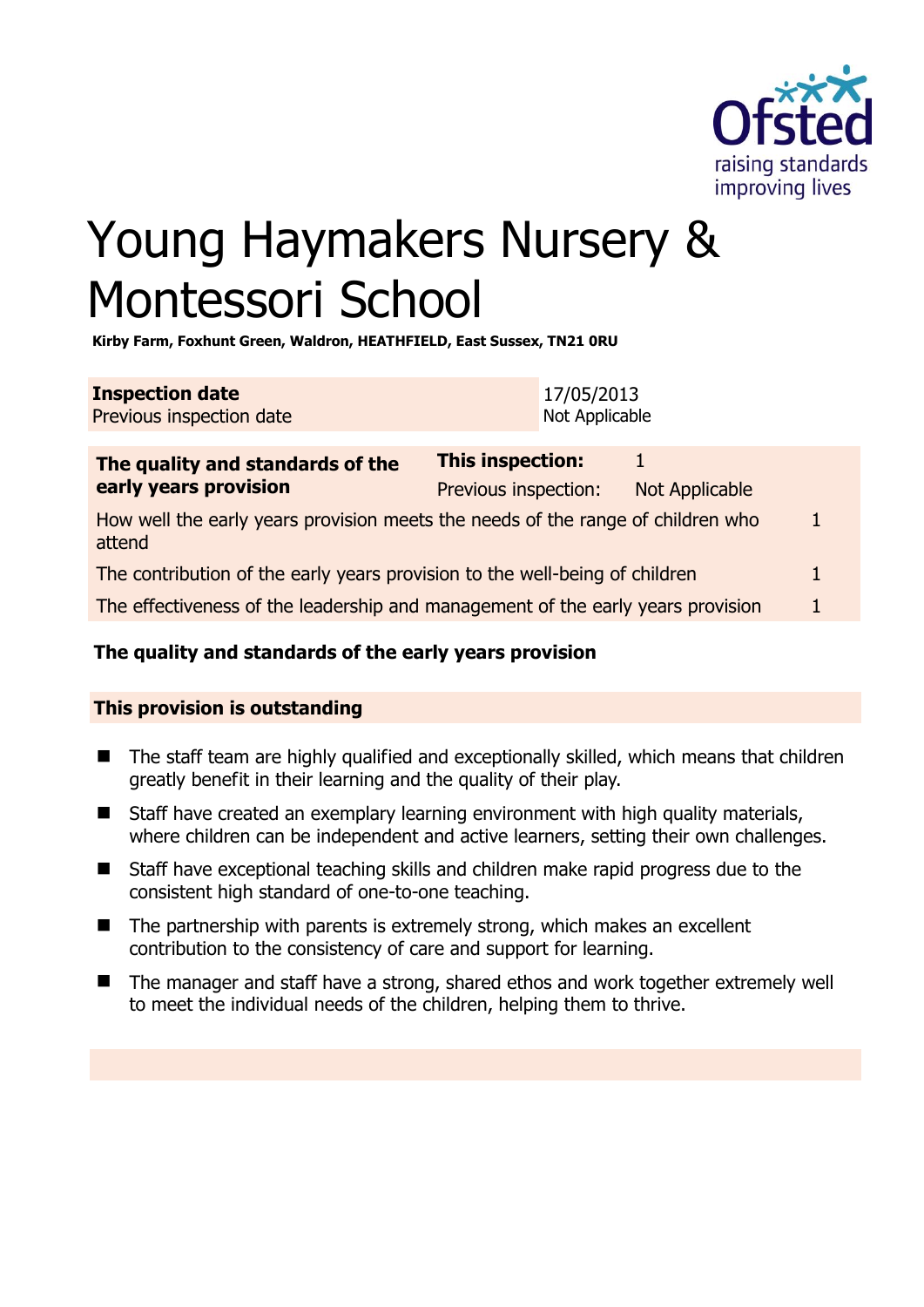# **Information about this inspection**

Inspections of registered early years provision are:

- scheduled at least once in every inspection cycle the current cycle ends on 31 July 2016
- scheduled more frequently where Ofsted identifies a need to do so, for example where provision was previously judged inadequate
- **•** brought forward in the inspection cycle where Ofsted has received information that suggests the provision may not be meeting the legal requirements of the Early Years Foundation Stage or where assessment of the provision identifies a need for early inspection
- **•** prioritised where we have received information that the provision is not meeting the requirements of the Early Years Foundation Stage and which suggests children may not be safe
- scheduled at the completion of an investigation into failure to comply with the requirements of the Early Years Foundation Stage.

The provision is also registered on the voluntary and compulsory parts of the Childcare Register. This report includes a judgment about compliance with the requirements of that register.

# **Inspection activities**

- The inspector observed children at play indoors and outside.
- $\blacksquare$  The inspector did a joint observation with the manager.
- $\blacksquare$  The inspector spoke to parents who were present on the day.
- The inspector sampled a range of documentation.

**Inspector**  Susan McCourt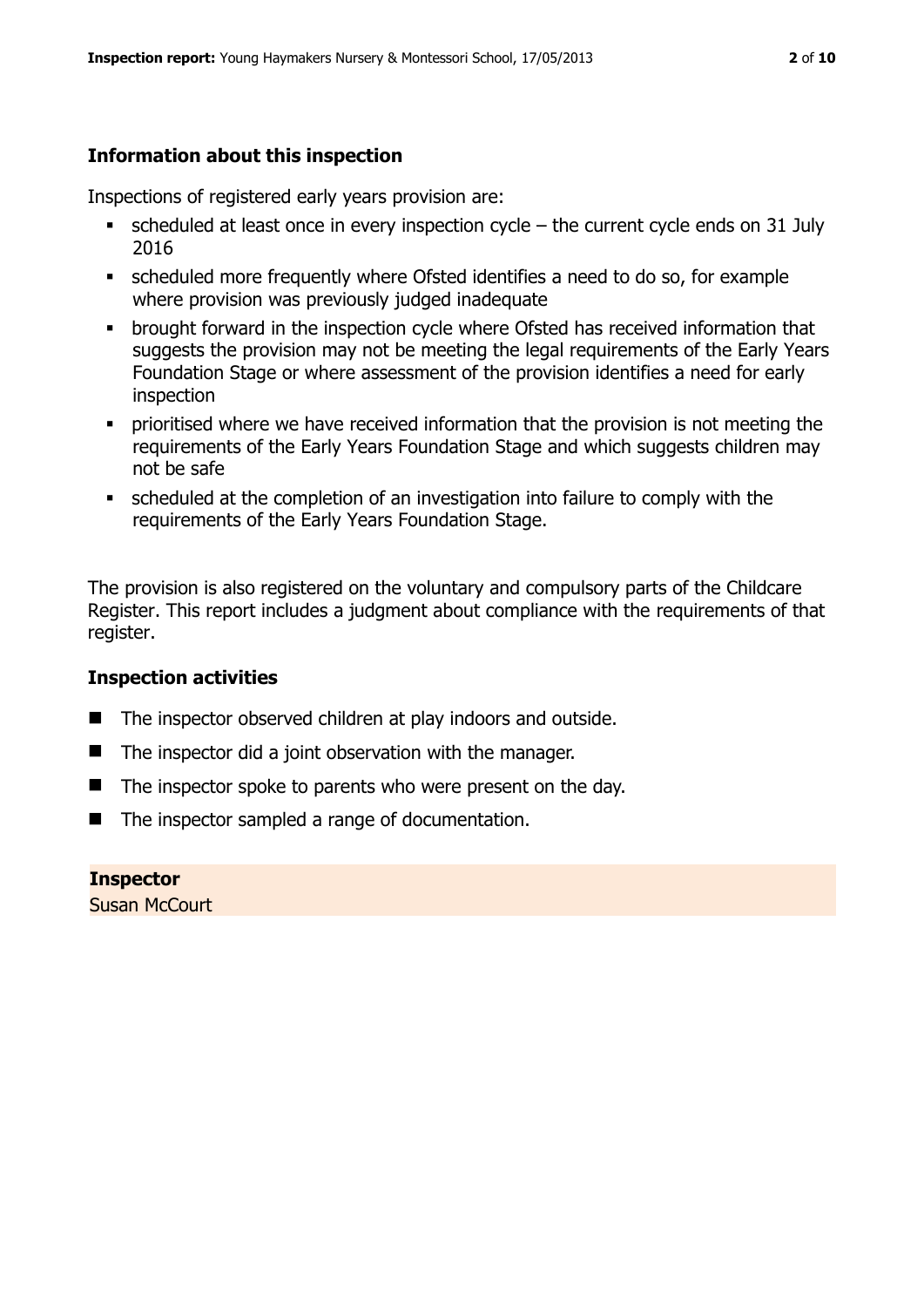#### **Full Report**

#### **Information about the setting**

Young Haymakers Nursery & Montessori School opened in 2012 and is privately owned. The owner also runs Herstmonceux Pre-school. It operates from a purpose built building in Waldron near Heathfield, East Sussex. There is a secure enclosed outdoor play area. The nursery is open from Monday to Friday from 9am until 4pm for 48 weeks of the year and takes children from two to four years old. There are currently 34 children on roll, all of whom are in the early years age group. The nursery is registered on the Early Years Register and on both the voluntary and compulsory parts of the Childcare Register. The nursery supports children with special educational needs and/or disabilities and supports children who speak English as an additional language. The nursery gets funding for the provision of free early education for children aged three and four years. There are six members of staff, five of whom hold appropriate early years qualifications, including two with Early Years Professional status, and two with the Montessori International Diploma.

#### **What the setting needs to do to improve further**

#### **To further improve the quality of the early years provision the provider should:**

 $\blacksquare$  enhance the outdoor play area by providing equipment and activities that provide physical challenges for older and more able children.

#### **Inspection judgements**

#### **How well the early years provision meets the needs of the range of children who attend**

The nursery staff have an excellent understanding of how children learn and develop. They provide a highly effective curriculum which covers all areas of learning with interesting, challenging activities. Children are consistently absorbed in play that is of excellent quality, and they make exemplary progress as a result.

Staff have exceptional teaching skills. They listen carefully to children and show genuine interest in what they have to say. Staff use thoughtful questions to help children expand on their ideas, noting and teaching new vocabulary. For example, when a child talks about dinosaurs, staff notice his use of the word 'predator' and introduce the word 'archaeologist'. In this way, children build an extensive vocabulary. Staff have excellent skills in taking forward children's ideas. When children spontaneously start to construct a volcano, staff help them to find pictures on the computer. This helps children to decide which resources will be best to get the colours and textures accurate. As the model builds, staff show children how lava flows using vinegar and bicarbonate of soda in a controlled experiment. Children populate the model with animals and play with it as a new piece of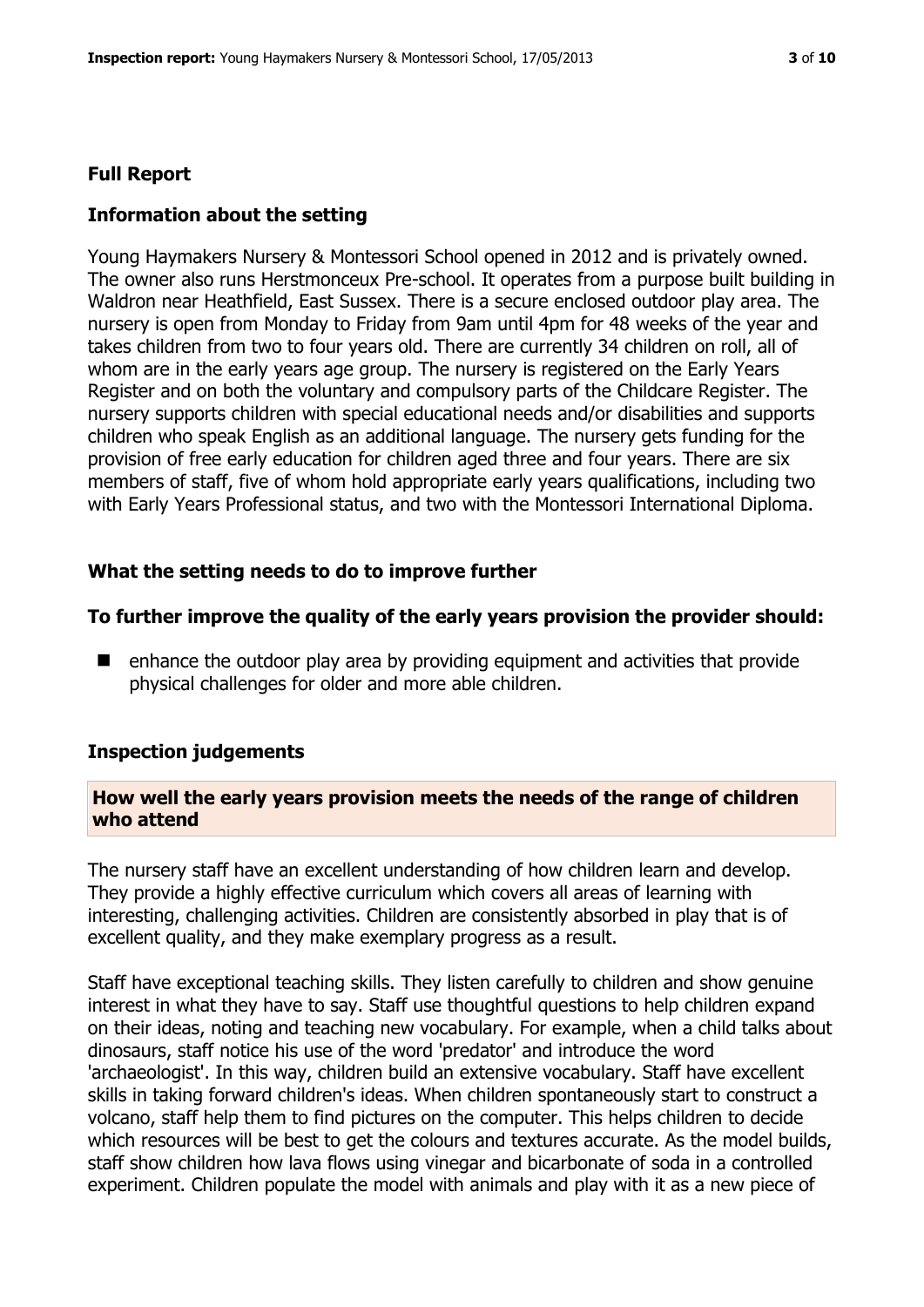equipment. In this way, staff skilfully expand children's activity in several areas of learning. They also demonstrate to children that their ideas are highly valued, which rewards their curiosity and inventiveness. Adult-led activities are also of very high quality. Every child has a thoughtfully planned one-to-one activity with their key person each week. These activities are expertly pitched to interest the child, give them success and extend their skills and abilities. Children also greatly benefit from attentive staff who suggest ideas to extend children's activities. For example, after playing with self-built vehicles for some time, staff suggest they trail them through paint, to see what the tracks look like. The children are immediately interested and direct the painting activity to encompass hand printing as well. This demonstrates the skilful blend of adult and children's ideas to create absorbing, prolonged play.

Staff maintain excellent records of children's development, and the planning and assessment records are exemplary. Staff base the planning in children's interests and ideas. Using highly accurate and thoughtful observations of children's achievements, they devise one-to-one activities which support children through their next steps. This means that each week the curriculum is engaging children's current interests and learning needs. Children's progress through the Early Years Foundation Stage is expertly tracked so achievement gaps are quickly identified and addressed. As a result, children make excellent progress given their starting points and capabilities. Parents are closely involved in the regular detailed summary assessments, contributing their reflections on activities at home. This makes a highly effective partnership in fostering children's learning and development.

#### **The contribution of the early years provision to the well-being of children**

Staff are exemplary key persons for children. New children benefit from having their key person close by, explaining the new routines and helping them to settle throughout the first sessions. As a result, children soon gain confidence to explore and chat with staff and make friends with other children. Children have a very strong sense of belonging as they know their ideas for activities and plans are highly valued. Staff have created an excellent learning environment where children can be independent and direct their own play. Equipment and play materials are readily accessible to children and there is space for them to keep their models and work in progress. Materials and equipment are of excellent quality. For example, the Montessori inspired 'natural life' and mathematical equipment is very enticing to children as it is so well made. Outside, there is a garden where the whole of the curriculum is on offer. Children can take part in activities which promote their early writing or enhance their understanding of lifecycles through planting and growing. A story circle of wooden seats promotes story telling and communication. There are slides and climbing frames for physical play, but they do not provide sufficient challenge for older and more able children.

Children benefit greatly from the healthy lifestyles the nursery promotes. Children can choose to have their snack at any time in the morning and are highly skilled at selfselection. For example, they collect their own plates and cups, help themselves to fruit, snacks and drinks, and tidy their things away afterwards. Snacks and meals are social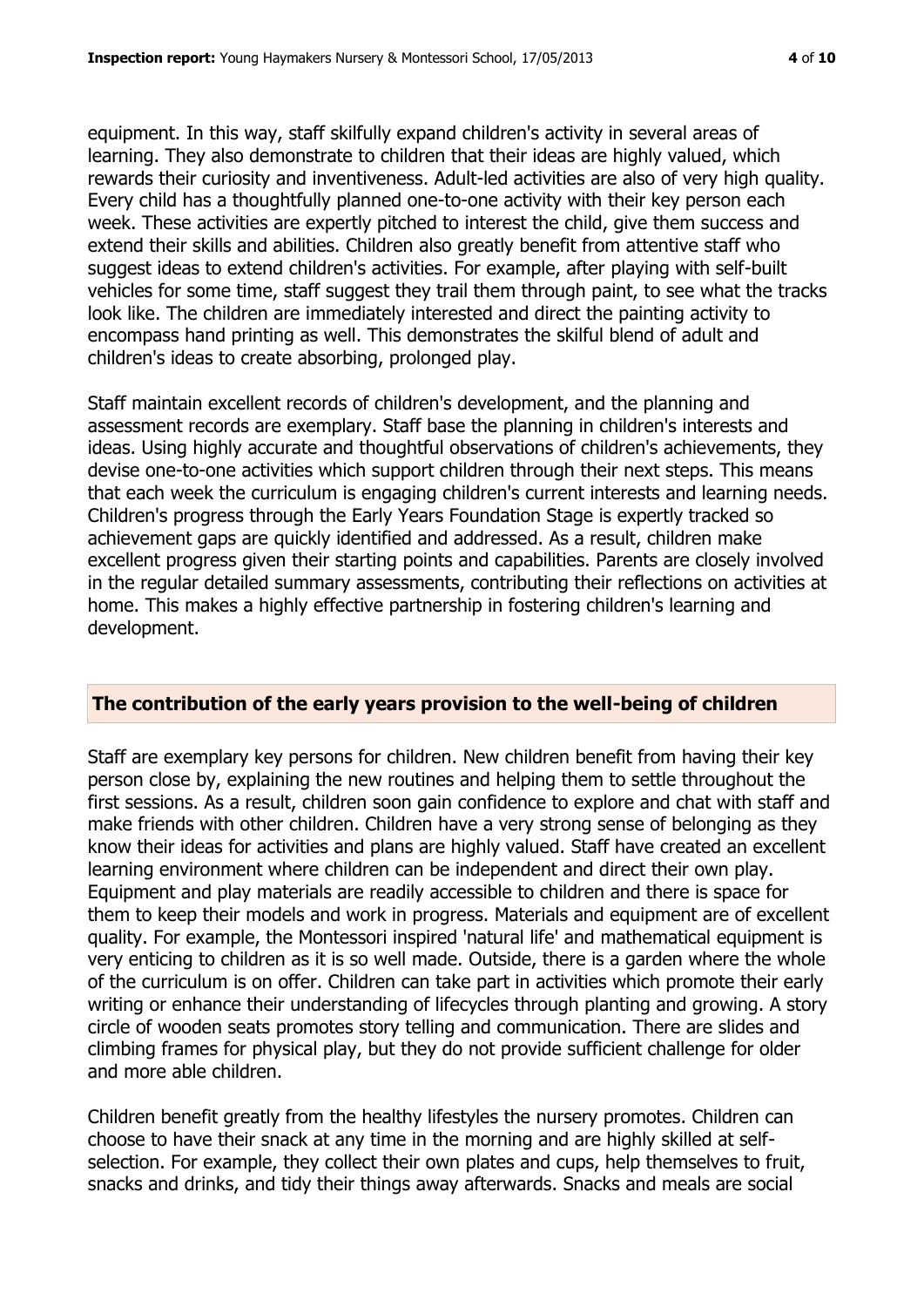occasions, and children enjoy sitting with their friends. Children grow a variety of food plants and take part in a wide variety of cooking activities. Water is continuously available for them to drink. Children can play outside at any time, which is very helpful for more active learners, and the nursery has have access to local woodland. Children's growth and development is extremely well fostered, as children enjoy manipulating tiny beads, or using ride-on toys to support their small and large muscle growth. Children take care of their personal hygiene very well as routines are extremely well-established.

Children's behaviour is extremely mature. They skilfully negotiate with each other in cooperative play and take care of each other's work. For example, when children make toys out of construction materials, they lend them to other children to play with, and they are handled with great care. Children build friendships and can identify and express their emotions very well. Staff are very consistent with any children who may need special support with their behaviour and as a result, children make rapid progress in their social skills. This means that overall, children are exceptionally well prepared for the next stage in their learning.

#### **The effectiveness of the leadership and management of the early years provision**

The owner/manager and staff team are very experienced and highly skilled. They have a very strong shared vision and values, which focus strongly on meeting the individual needs of each child. This makes them highly effective at meeting the safeguarding and welfare requirements. Staff demonstrate an exceptional knowledge and understanding of issues to do with child protection and children's welfare. They know the procedures to follow should they have concerns about the welfare of a child, showing great regard for the child's view. The manager follows a robust recruitment policy and all staff are checked as to their suitability. Staff follow recording procedures for any accidents and incidents very carefully, underpinning children's well-being. The manager continuously reflects on the provision and sets ambitious targets for improvement. She involves parents, staff and the children's views to set well-targeted action plans which are thoughtfully carried out. For example, the manager intends to set up a parents forum to further support parents in raising and addressing their ideas for improvement. The manager has excellent methods of monitoring the work of the provision. She oversees the tracking of children's achievements to identify and address gaps in the curriculum. For example, using this method she identified that there was a gap in the provision for information and communication technology. She took immediate steps to improve the resources for this area of learning and tracked the impact on children's learning. This attention to detail means the nursery has an exemplary capacity for continuous improvement.

The manager and staff have quickly established very strong links with receiving schools. They provide excellent support for children to make the transition, particularly where children have additional needs. The manager works in partnership with the local authority and other support agencies to meet children's needs. She disseminates her best practice and brings new ideas to the nursery. For example, she is shortly to set up a new language group within the nursery using a local authority model. Parents have exemplary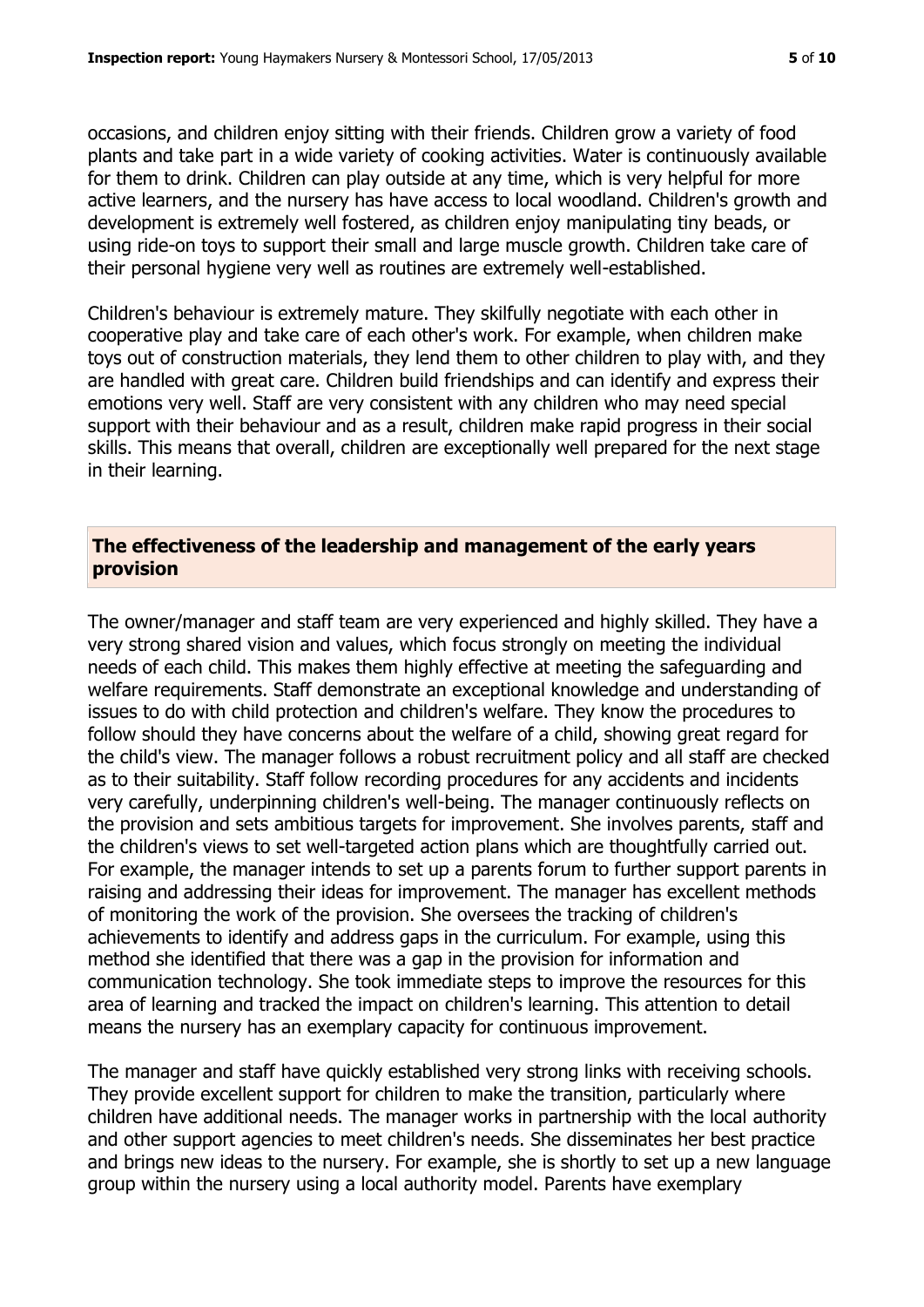opportunities to be involved in the nursery. They contribute their skills by running high quality activities with children. They also respond to nursery initiatives, providing maps of their journey to nursery for a pirate map project. Parents value the informative newsletter and appreciate the advice and support on ideas for play at home. Staff work very closely with parents to meet children's individual needs. Staff use highly effective methods to engage parents in their child's learning and development at the nursery. This means they forge an excellent partnership in support of the children.

#### **The Childcare Register**

| The requirements for the compulsory part of the Childcare Register are | Met |
|------------------------------------------------------------------------|-----|
| The requirements for the voluntary part of the Childcare Register are  | Met |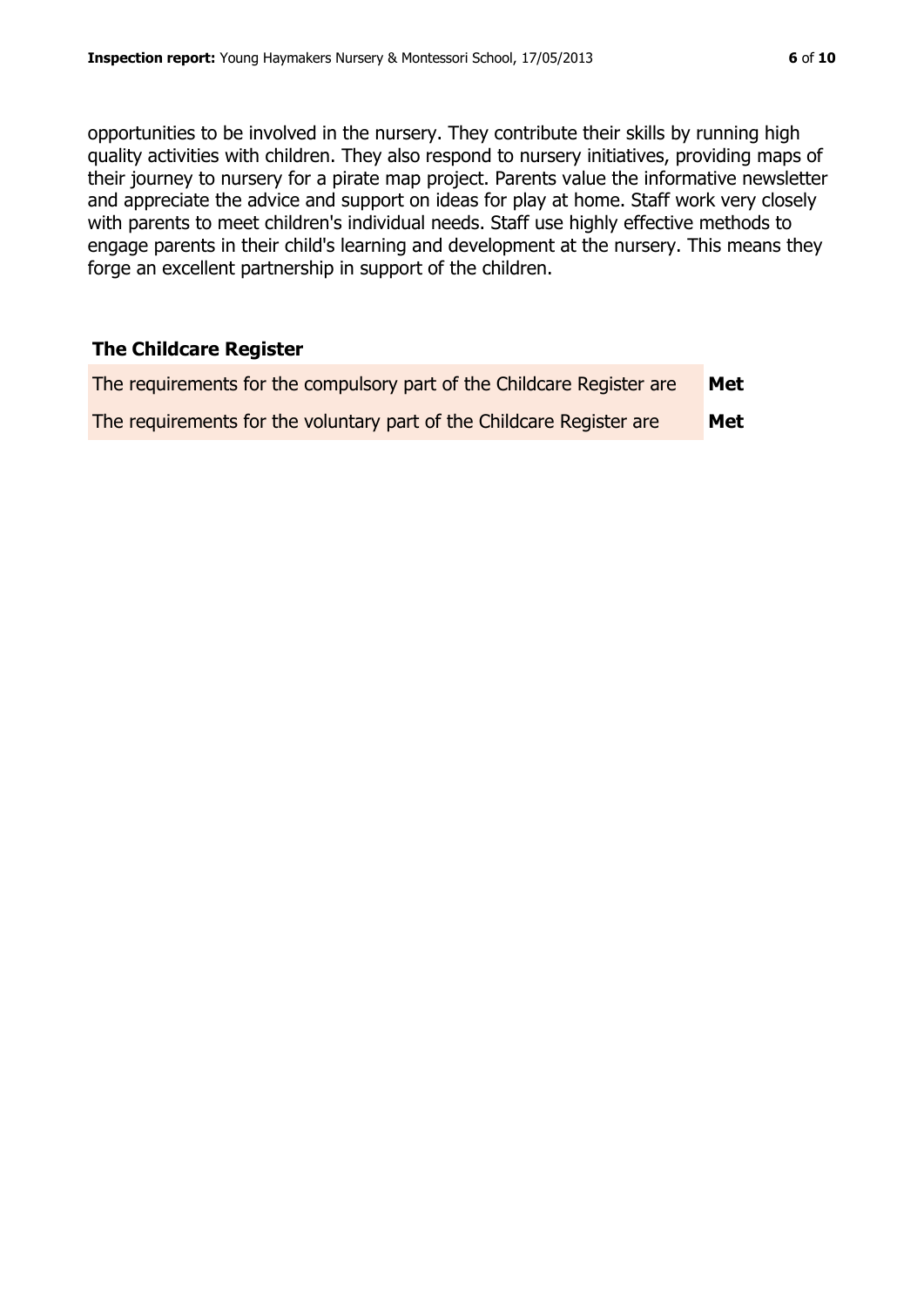# **What inspection judgements mean**

# **Registered early years provision**

| Grade   | <b>Judgement</b> | <b>Description</b>                                                                                                                                                                                                                                                                                                                                                                 |
|---------|------------------|------------------------------------------------------------------------------------------------------------------------------------------------------------------------------------------------------------------------------------------------------------------------------------------------------------------------------------------------------------------------------------|
| Grade 1 | Outstanding      | Outstanding provision is highly effective in meeting the needs<br>of all children exceptionally well. This ensures that children are<br>very well prepared for the next stage of their learning.                                                                                                                                                                                   |
| Grade 2 | Good             | Good provision is effective in delivering provision that meets<br>the needs of all children well. This ensures children are ready<br>for the next stage of their learning.                                                                                                                                                                                                         |
| Grade 3 | Satisfactory     | Satisfactory provision is performing less well than expectations<br>in one or more of the key areas. It requires improvement in<br>order to be good.                                                                                                                                                                                                                               |
| Grade 4 | Inadequate       | Provision that is inadequate requires significant improvement<br>and/or enforcement action. The provision is failing to give<br>children an acceptable standard of early years education and/or<br>is not meeting the safeguarding and welfare requirements of<br>the Early Years Foundation Stage. It will be inspected again<br>within 12 months of the date of this inspection. |
| Met     |                  | The provision has no children on roll. The inspection judgement<br>is that the provider continues to meet the requirements for<br>registration.                                                                                                                                                                                                                                    |
| Not met |                  | The provision has no children on roll. The inspection judgement<br>is that the provider does not meet the requirements for<br>registration.                                                                                                                                                                                                                                        |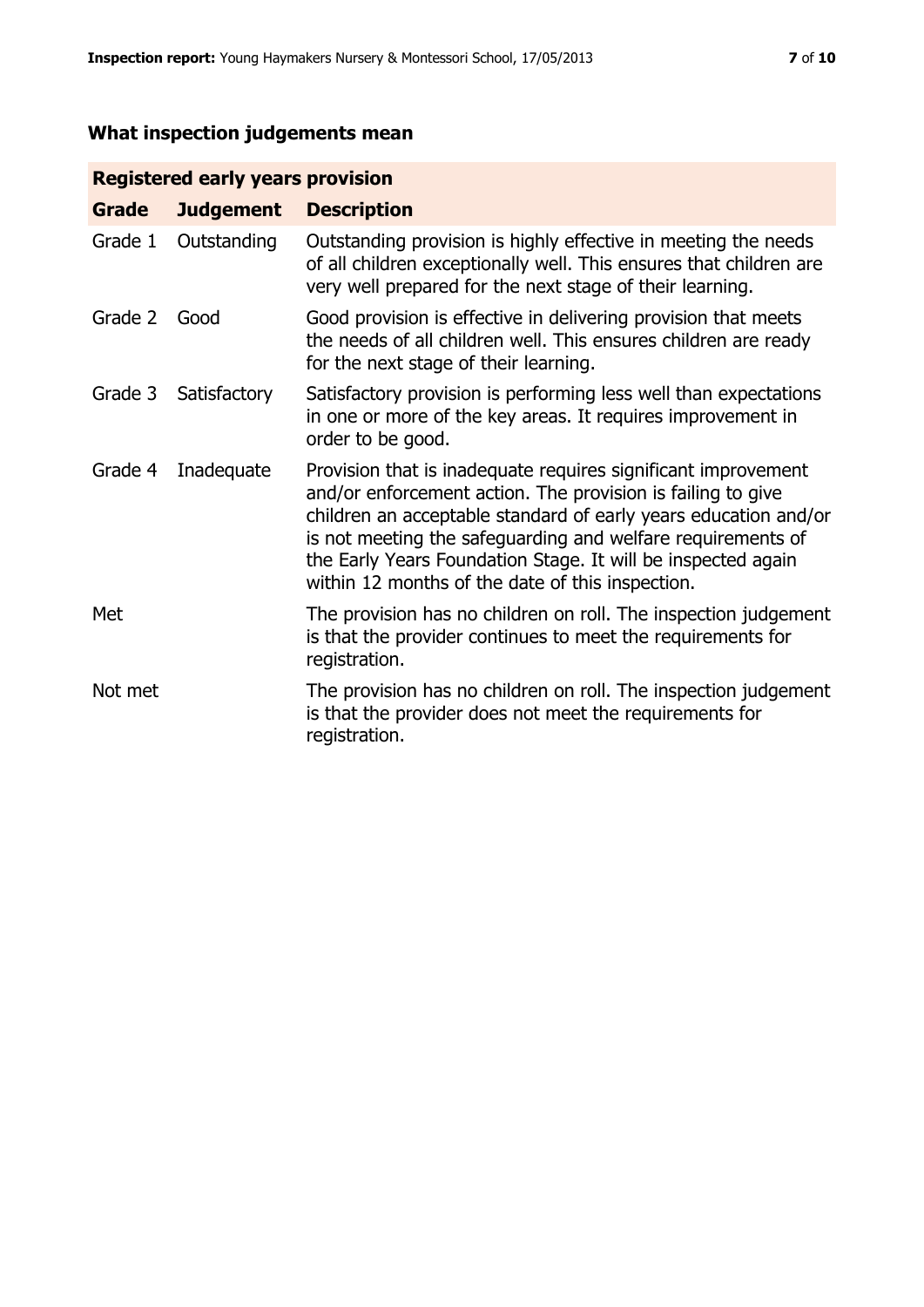#### **Inspection**

This inspection was carried out by Ofsted under sections 49 and 50 of the Childcare Act 2006 on the quality and standards of provision that is registered on the Early Years Register. The registered person must ensure that this provision complies with the statutory framework for children's learning, development and care, known as the Early Years Foundation Stage.

# **Setting details**

| Unique reference number       | EY455605                 |
|-------------------------------|--------------------------|
| <b>Local authority</b>        | <b>East Sussex</b>       |
| <b>Inspection number</b>      | 893893                   |
| <b>Type of provision</b>      | Full-time provision      |
| <b>Registration category</b>  | Childcare - Non-Domestic |
| Age range of children         | $2 - 8$                  |
| <b>Total number of places</b> | 20                       |
| Number of children on roll    | 34                       |
| <b>Name of provider</b>       | Young Haymakers Limited  |
| Date of previous inspection   | not applicable           |
| <b>Telephone number</b>       | 01323 832 549            |

Any complaints about the inspection or the report should be made following the procedures set out in the guidance *'Complaints procedure: raising concerns and making complaints* about Ofsted', which is available from Ofsted's website: www.ofsted.gov.uk. If you would like Ofsted to send you a copy of the guidance, please telephone 0300 123 4234, or email enquiries@ofsted.gov.uk.

# **Type of provision**

For the purposes of this inspection the following definitions apply:

Full-time provision is that which operates for more than three hours. These are usually known as nurseries, nursery schools and pre-schools and must deliver the Early Years Foundation Stage. They are registered on the Early Years Register and pay the higher fee for registration.

Sessional provision operates for more than two hours but does not exceed three hours in any one day. These are usually known as pre-schools, kindergartens or nursery schools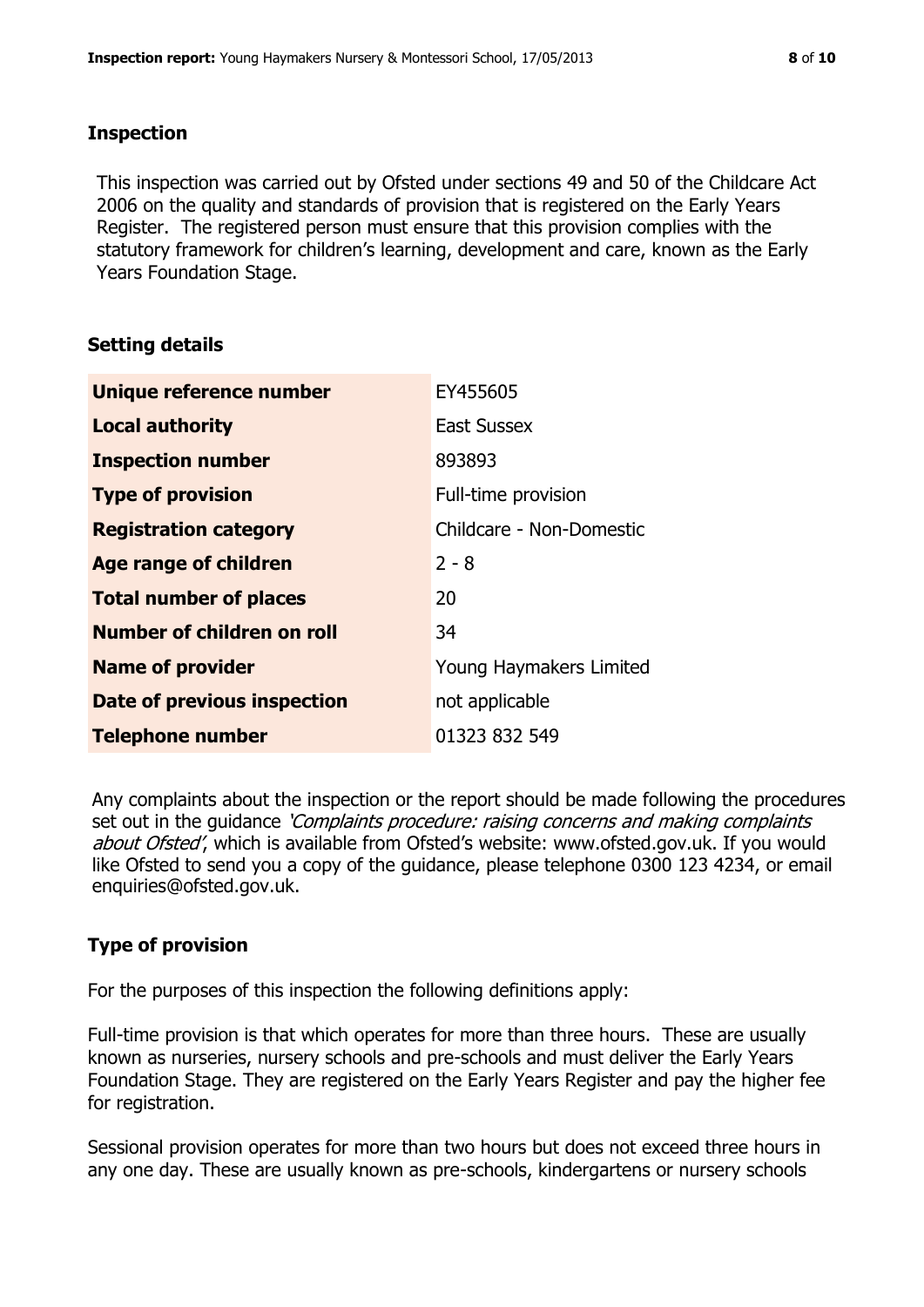and must deliver the Early Years Foundation Stage. They are registered on the Early Years Register and pay the lower fee for registration.

Childminders care for one or more children where individual children attend for a period of more than two hours in any one day. They operate from domestic premises, which are usually the childminder's own home. They are registered on the Early Years Register and must deliver the Early Years Foundation Stage.

Out of school provision may be sessional or full-time provision and is delivered before or after school and/or in the summer holidays. They are registered on the Early Years Register and must deliver the Early Years Foundation Stage. Where children receive their Early Years Foundation Stage in school these providers do not have to deliver the learning and development requirements in full but should complement the experiences children receive in school.